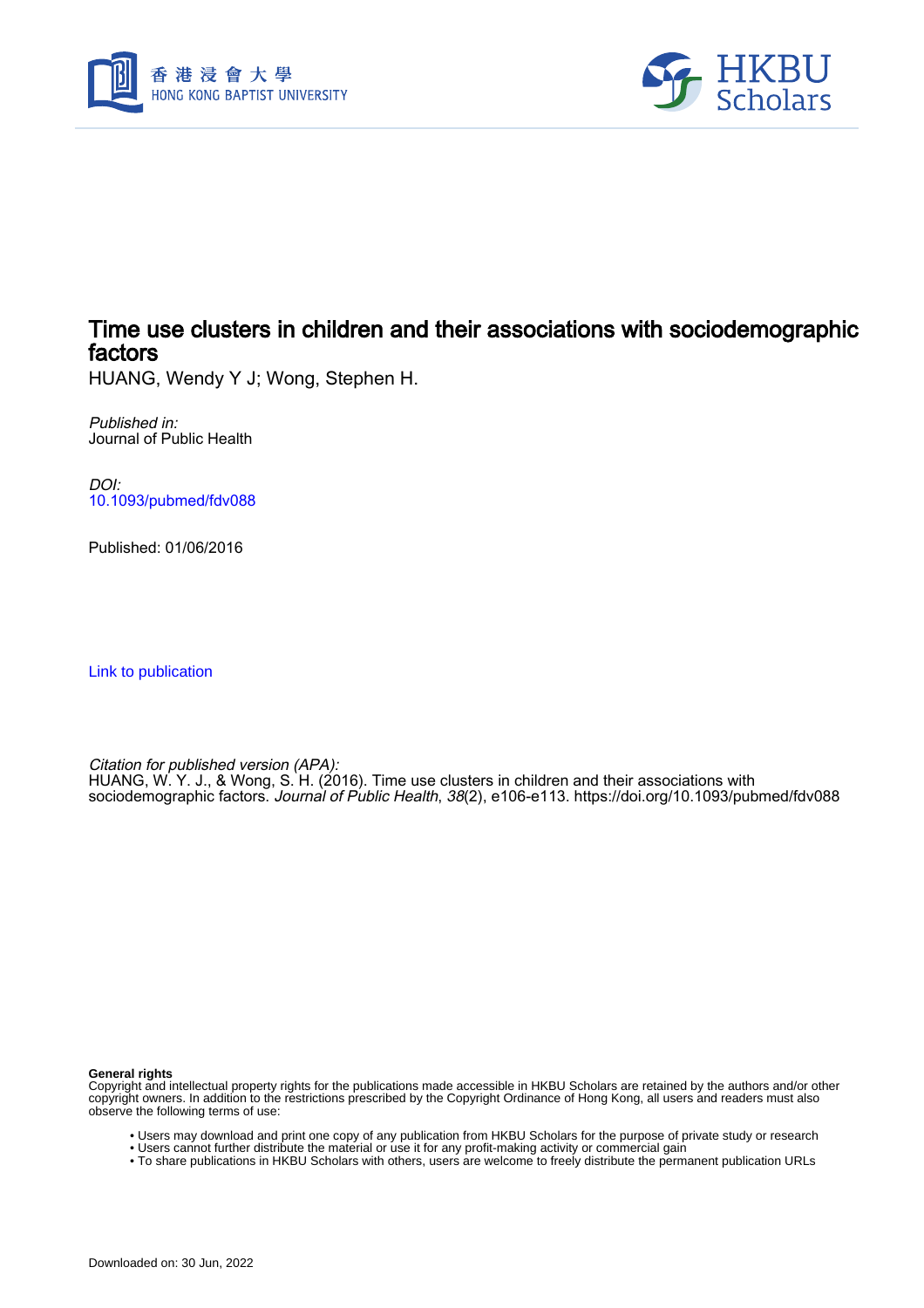# **Time use clusters in children and their associations with sociodemographic factors**

Wendy Y. Huang<sup>1</sup>, Stephen H. Wong<sup>2</sup>

<sup>1</sup> Department of Physical Education, Hong Kong Baptist University, Kowloon Tong, Hong Kong, 00852

<sup>2</sup> Department of Sports Science and Physical Education, The Chinese University of Hong Kong, Shatin, Hong Kong, 00852

# **Abstract**

**Background:** Understanding patterns of time use of children is helpful in developing target-tailored intervention. The purpose of this study was to investigate the clustering of sedentary behaviours and physical activity in Chinese children and to examine the associations between sociodemographic factors and the time use clusters.

**Methods:** Cluster analysis was conducted among 1,013 Chinese children aged 9-13 years (49.5% boys) recruited in a cross-sectional survey study. Physical activity and sedentary behaviours were assessed using a validated questionnaire. Differences in socio-demographic variables were compared across the clusters.

**Results:** Five clusters were identified for boys and girls, respectively. For boys, the five clusters were labelled "*Actives*" (9.1%), "*Inactives*" (59.4%), "*Sedentary homeworkers*" (4.7%), "*Sedentary TV viewers*" (16.6%), and "*Sedentary games players*" (10.2%). For girls, they were labelled "*Actives*" (11.9%), "*Uninvolved inactives*" (39.6%), "*Sedentary homeworkers*" (11.3%), "*Sedentary TV viewers*" (8.5%), and "*Sedentary Games players*" (28.8%). Only parental education was found to differ across the five clusters in boys.

**Conclusions:** The findings demonstrated that sedentariness in youth is multidimensional and it could not be accurately represented by singular behaviour. There is a potential need when designing specific interventions to reduce a group of sedentary behaviours to tailor these interventions for specific clusters.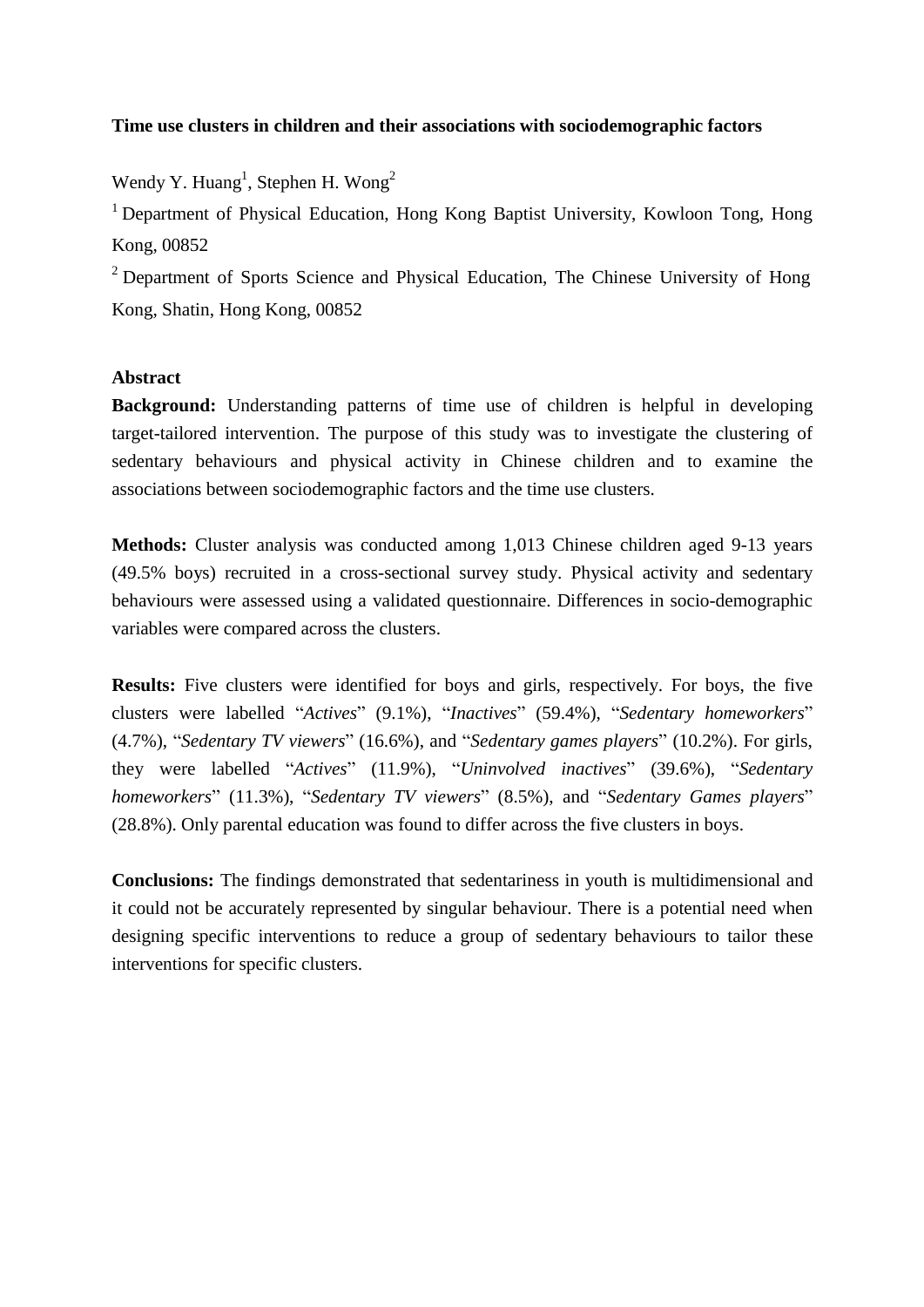# **Introduction**

Prolonged sedentary time and lack of regular physical activity (PA) are import modifiable behaviours that have an impact on health outcomes in youth.<sup>1,2</sup> Sedentary behaviour is traditionally studied as physical inactivity.<sup>3</sup> However, an international consensus has been reached recently on defining sedentary behaviour as a distinct behaviour of PA.<sup>4</sup> In other words, children can be physically active while simultaneously engaging in a high number of sedentary pursuits.<sup>5</sup> The diversity and variability of time use patterning in children suggests that a combined instead of an isolated activity profile should be examined.<sup>6,7</sup>

Of further concern, the associations between sedentary behaviours and health outcomes may differ across various types of sedentary pursuits. For example, screen-based sedentary behaviour, compared with the total sedentary time, was more consistently shown to be associated with the markers of adiposity.<sup>8,9</sup> In terms of cardiometabolic risk, the type of sedentary behaviour may be more important than the total amount.<sup>10</sup> These associations appear to be partly related to snack or beverage consumption alongside TV viewing or the engagement with other media.<sup>1</sup> For example, a systematic review suggested that for young people there was consistent evidence showing that higher levels of TV viewing were associated with a less healthful diet, such as greater intake of energy-dense snacks and sugar sweetened beverages.<sup>11</sup> Experimental studies also showed preliminary evidence that screen-based behaviours in the absence of food advertising led to the increased acute energy intake in a laboratory setting.<sup>12</sup> Given that health-related behaviours such as PA and various types of sedentary behaviours may combine in complex ways in children,<sup>13</sup> understanding how these behaviours cluster together could be used to identify individuals at certain risk and to tailor cluster-specific interventions.<sup>14</sup>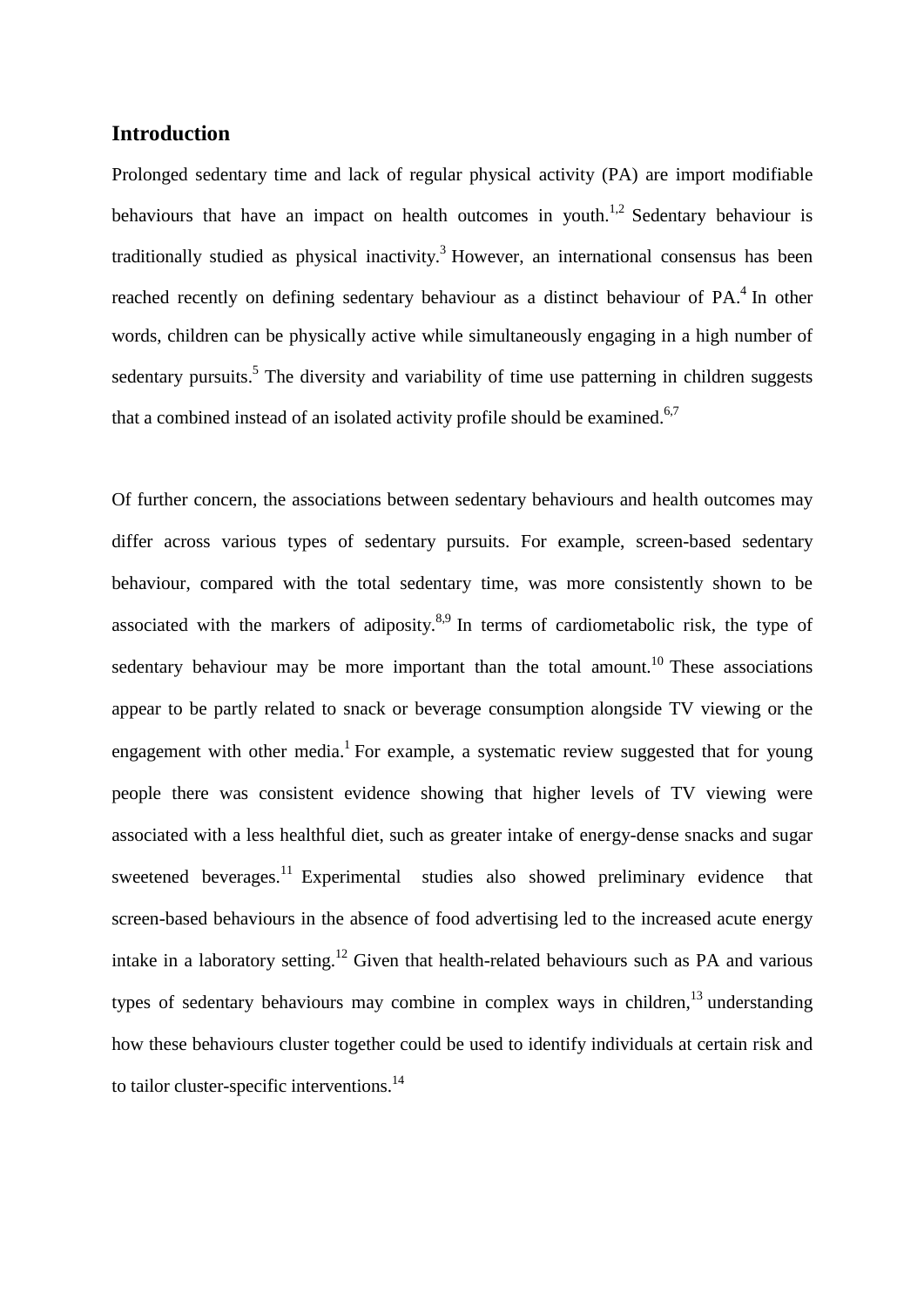Data-driven methods, such as cluster analysis, provide a rich understanding of behavioural patterns by separating individuals into exclusive groups that share similar characteristics.<sup>13,15</sup> Cluster analysis has been widely applied in nutrition as well as PA research in recent decades. A recent systematic review examining time use clusters among adolescents has found only one relatively consistent pattern of time use clusters in adolescent boys, i.e. a so-called "technoactive cluster," which means the co-occurrence of high levels of PA and high levels of screen time.<sup>14</sup> However, only one study included in this review was conducted among Asian youth. Furthermore, few studies have examined academic activities such as doing homework. Academic achievement is highly valued in Chinese society; it is not surprising that a previous study found that study-related activities, such as homework and reading, occupied most of Chinese children's after-school time.<sup>16</sup> This was particularly the case for girls.<sup>17</sup> Even the ethnic minorities (e.g. Asian) in western countries were more likely to be identified in a study-related cluster.<sup>14</sup> Therefore, the purpose of this study was to investigate the clustering of sedentary behaviours and PA in Chinese children and to examine the associations between sociodemographic factors and the time use clusters.

# **Methods**

### **Participants and procedures**

Schoolchildren in grades 4-6 were recruited in 2007 from three major geographical regions, that is Hong Kong Island, Kowloon and the New Territories in Hong Kong, using the stratified cluster sampling method. A total of 15 schools were selected: 5 from high socioeconomic status (SES), 5 from medium SES and 5 from low SES districts. At each school, one class from each grade from 4 to 6 was randomly selected. All students in the selected class were invited to participate in the study. Written descriptions were distributed to the parents by school teachers. Parental consent forms were obtained from 1,013 children aged 9-13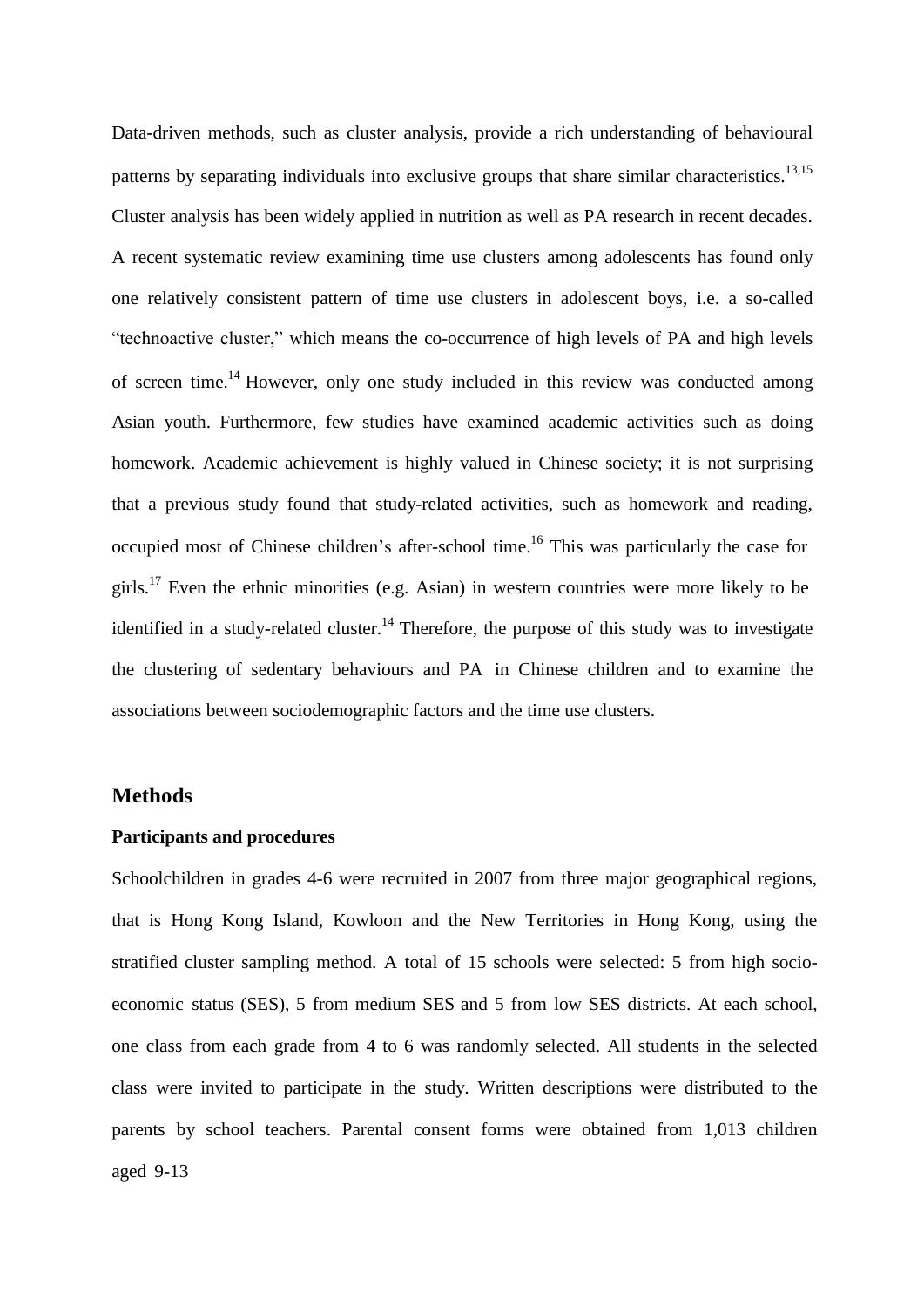years (49.5% boys) (52% of eligible). The study was approved by the Survey and Behavioural Research Ethics Committee of the Chinese University of Hong Kong.

The administration of the questionnaire survey was performed in physical education classes or during recess. The investigator was present when a group of students self-completed the questionnaire, but did not interfere in the response process. After completion of the questionnaire, the children's body weights and heights were measured by trained assessors. For the questions answered by parents, children were asked to return the completed questionnaire to the liaison teacher at each participating school.

### **Measures**

### *Socio-demographics and anthropometry*

The children reported their date of birth, gender, grade, and the number of siblings at home. Each child was also asked whether or not (s)he currently participated in any school sports teams. Body mass index (BMI) was calculated to determine the weight status of each participating child. Overweight and obesity was classified according to the age- and gender-specific criteria.<sup>18</sup> The responding parent reported his or her education level and that of his/her partner based on categories classified in Hong Kong Digest of Statistics 2011 [\(http://www.censtatd.gov.hk/hkstat/sub/](http://www.censtatd.gov.hk/hkstat/sub/) sp140.jsp?productCode=B1010003), ranging from '1, below kindergarten' to '8, postgraduate course.' Marital status (married, widowed, divorced/separated, and unmarried) and occupation of the parents was also collected in the questionnaire. For purpose of analysis, marital status was categorized as married or not, and proportion of non-employment of the parents was presented.

### *PA and sedentary behaviours*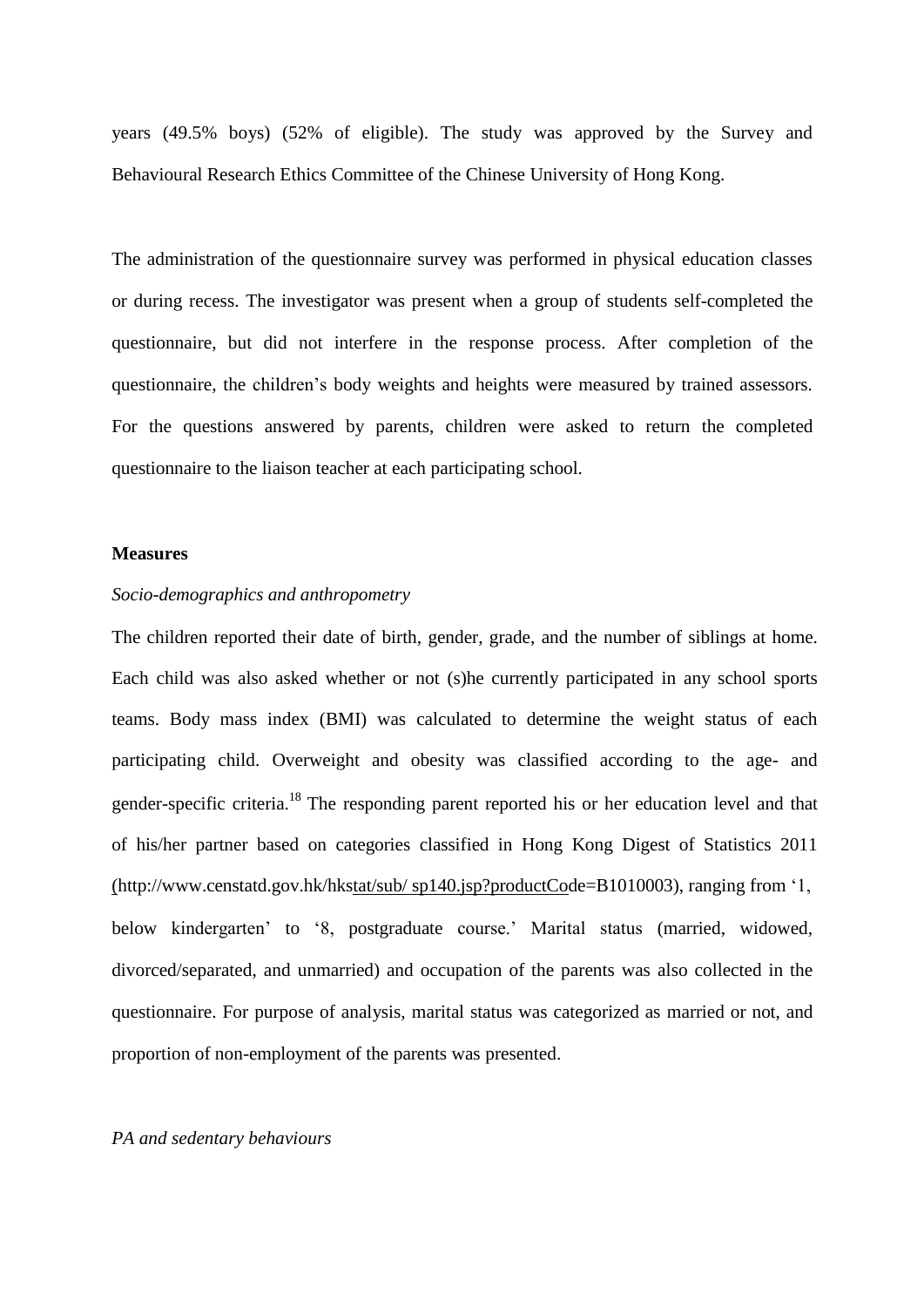Children's PA and sedentary behaviours were measured by a validated questionnaire, namely the Children's Leisure Activities Study Survey - Chinese Version (CLASS-C), which consisted of a checklist of 31 physical activities (by excluding 3 activities from the original CLASS questionnaire and including 4 popular activities in Hong Kong) and 13 sedentary pursuits.<sup>19</sup> The reliability and validity of the CLASS-C questionnaire has been reported elsewhere. Briefly, it demonstrated substantial test-retest reliability (ICC=0.71) and acceptable validity when compared with the ActiGraph accelerometer (r=0.48 for girls and 0.25 for boys) in assessing weekly PA. The physical activities included in the questionnaire were either of moderate or vigorous intensity according to the established compendium for youth.<sup>20</sup> The time spent in moderate-to-vigorous PA (MVPA) and each sedentary pursuit daily was then calculated by averaging the weekly amount.

Two criteria were used to determine whether or not a behaviour was to be included in the cluster analysis:<sup>21</sup> (i) at least 10% of the sample reporting the participation and (ii) the mean duration of a behaviour being at least 10 min/ day for the whole sample. Behaviours of every short mean duration or low prevalence were excluded as they were considered unlikely to be significantly meaningful in the promotion of active lifestyles.<sup>21</sup> Based on the above criteria, the following activities were excluded from the final analysis: playing handball, baseball, golf, rugby, judo, karate and tae kwon do, playing with toys indoors, doing arts and crafts, playing cards, playing musical instruments, and traveling to school by car. Furthermore, sitting and talking as well as talking on the phone were grouped together as "socializing behaviour" because they represent conceptually similar behaviours. $^{21}$  The total sedentary time was calculated by summing up the self-reported time spent in doing homework, watching TV, playing electronic games, using the Internet, reading, listening to music, and engaging in socializing behaviour. Duration estimates exceeding 10 h/ day for any given sedentary pursuit were considered reporting errors and, thus, were excluded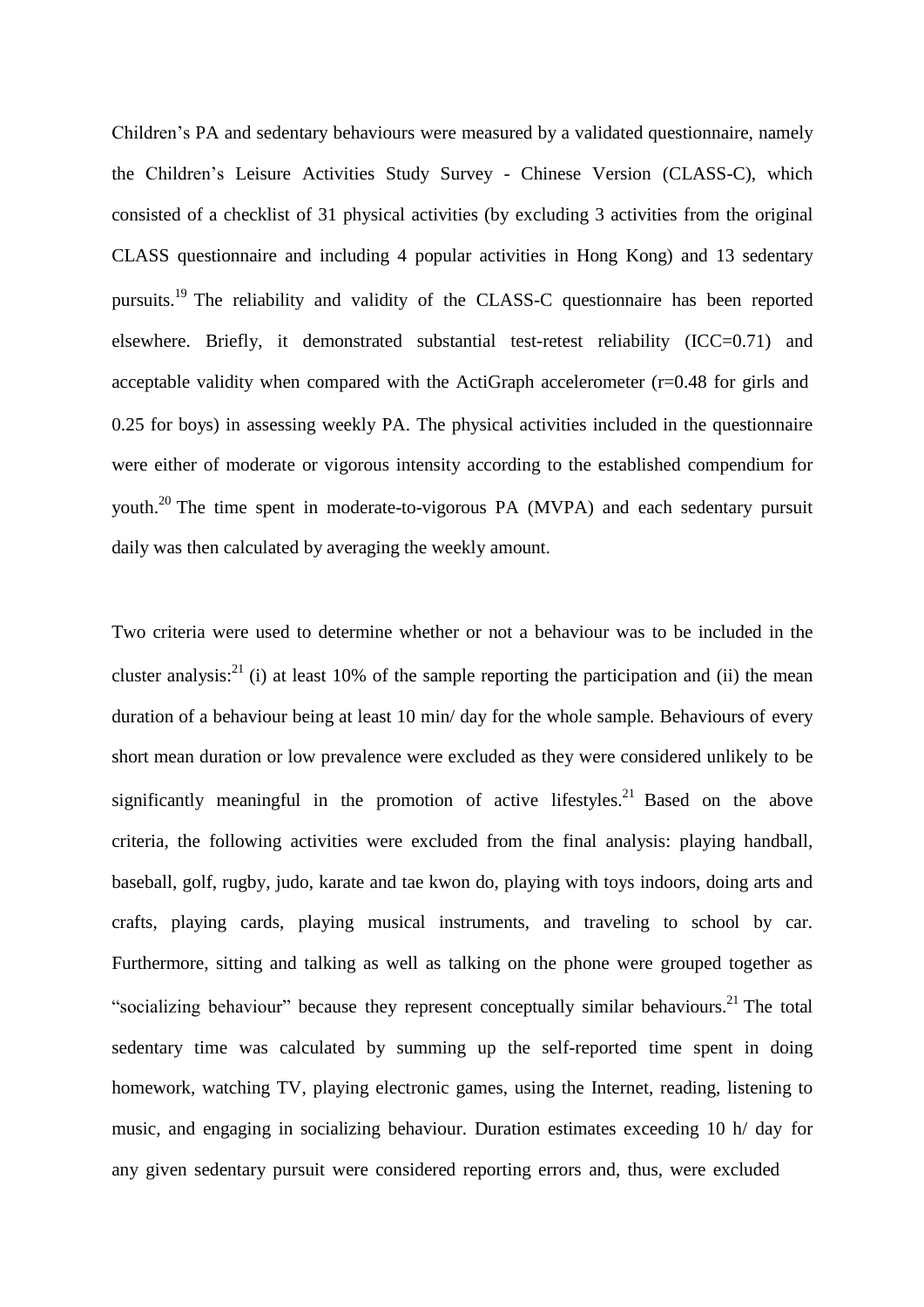from the analyses. The proportion of the cases excluded was 6.8% for the girls and 5.4% for the boys. The analyses of the excluded data revealed no differences in age and body height. However, the excluded girls had higher BMI than the included girls in the final analysis (19.0 vs. 17.9, *P*<0.05), indicating that girls with higher BMI were more likely to over-report. Thus, the final sample for analysis consisted of 471 boys and 480 girls.

## **Data analysis**

The statistical analyses were performed using SPSS for Windows version 22.0. Gender differences in the sociodemographic variables and time spent in PA and sedentary behaviours were determined using the *t* tests. To characterize the sedentary behaviours and PA, a cluster analysis was employed to identify the groups of children with similar patterns. Variables were converted to z-score before the cluster analysis. A two-stage analysis was separately conducted for the boys and girls due to two major reasons: firstly, gender-specific patterns have been suggested in the literature;<sup>14</sup> and secondly, boys have been consistently shown to be physically active than girls.<sup>22</sup> First, an agglomerative hierarchical cluster analysis using Ward's method with squared Euclidean distance was performed to determine the potential number of clusters. Second, the seven sedentary behaviours and MVPA were plotted for the potential cluster solutions, and comparisons were made in the pattern profiles of cluster means among the sub-samples. The number of clusters was then determined based on the pattern characteristics of elevation in mean level, the dispersion of the profile's scores around their average, and conceptual considerations.<sup>23</sup> The activity profiles were assessed separately on weekday and weekend days but the results were not significantly different. The results were then combined. To explore the associations of the sociodemographic factors (age, body weight status, parental education, marital status, occupation, siblings, and sports team participation) with cluster membership, analysis of variance (ANOVA) and chi-square were performed where appropriate. Alpha level was set at < 0.05.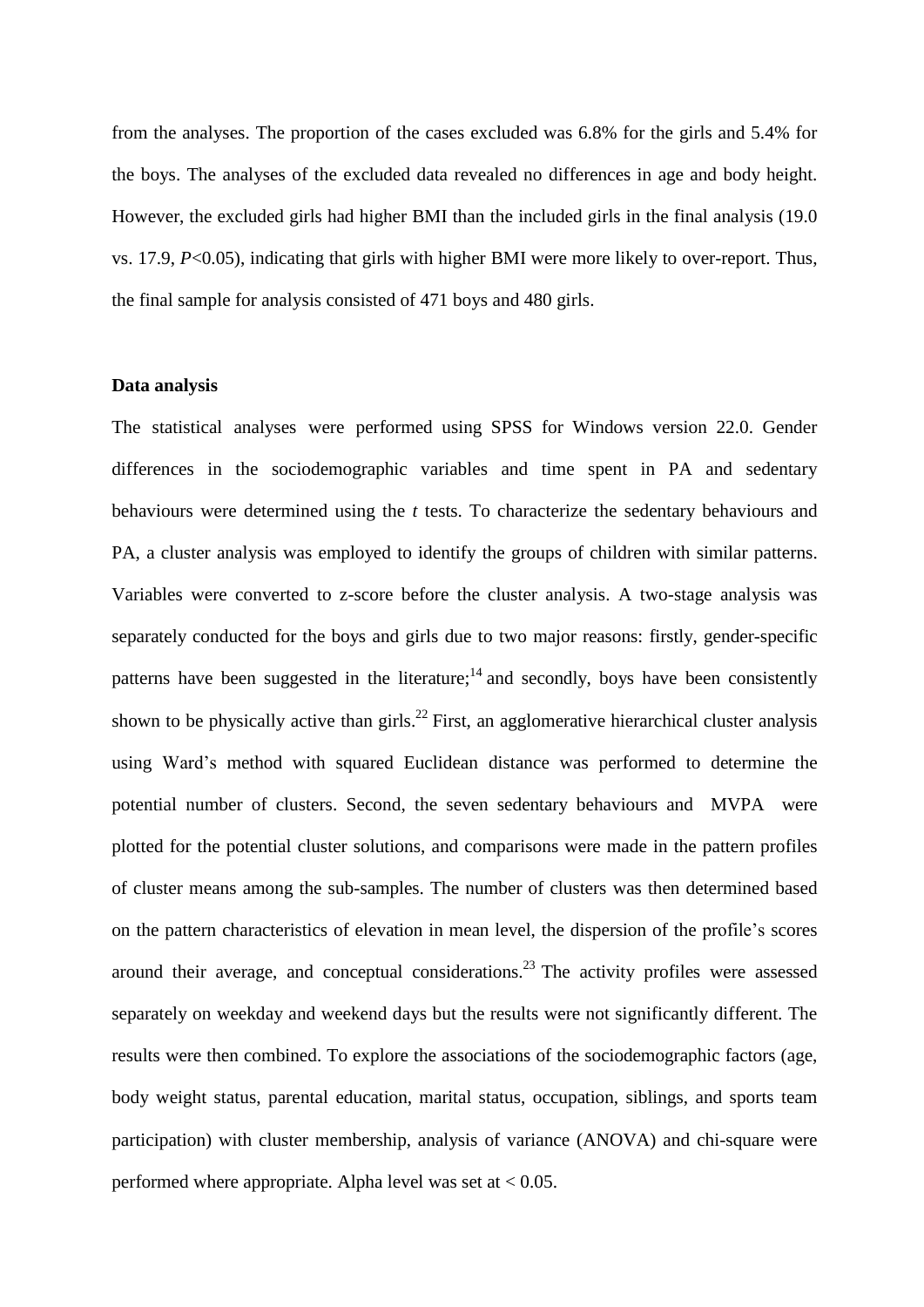# **Results**

Boys and girls had similar age (mean age  $=11$  years) and body height. 26.0% of the boys and 13.0% of the girls were classified as being overweight and obese. On average, boys and girls spent more than one hour per day in MVPA (mean  $\pm$  SD in boys and girls: 78  $\pm$  57 vs 79  $\pm$  56, NS). Boys invested less time in doing homework  $(55 \pm 64 \text{ vs } 65 \pm 63 \text{ min-d}^1, P \le 0.05)$ , socializing behaviours (16  $\pm$  37 vs 27  $\pm$  47 min·d<sup>-1</sup>, *P* <0.05) and reading (14  $\pm$  30 vs 18  $\pm$  28 min·d<sup>-1</sup>, *P* <0.05), but more minutes in playing electronic games (38  $\pm$  50 vs 22  $\pm$  36 min·d<sup>-1</sup>, *P* <0.05), than girls.

The correlation matrix for the 7 sedentary behaviours and PA were tested. All relations were positive and generally low with only one correlation between '*Playing electronic games*' and '*Using Internet*' being slightly greater than 0.3. The low inter-correlations among the variables suggested that the associations were unlikely to influence the clustering procedure. The hierarchical cluster dendrograms indicated that there were 4 or 5 clusters in both boys and girls. After comparing the two solutions in pattern characteristics and scatter in values, the five-cluster solution emerged as tenable for both boys and girls. The average time for PA and the seven sedentary pursuits for the five clusters of boys and girls were presented in Table 1 and Table 2, respectively. Figures 1 and 2 show the cluster profiles expressed in zscores.

For boys, the five clusters were labelled "*Actives*" (n=43, 9.1%), "*Inactives*" (n=280, 59.4%), "*Sedentary homeworkers*" (n=22, 4.7%), "*Sedentary TV viewers*" (n=78, 16.6%), and "*Sedentary Games players*" (n=48, 10.2%). Cluster 1 "*Actives*" comprised boys who, compared with their peers, reported the highest PA levels and lowest level of sedentary behaviours. All the boys in Cluster 1 reached the recommended PA of one hour per day. Only 7% of them engaged in screen time for more than two hours per day. Boys' cluster 2 "*Inactives*" spent less time in PA but having lower sedentary behaviours compared with the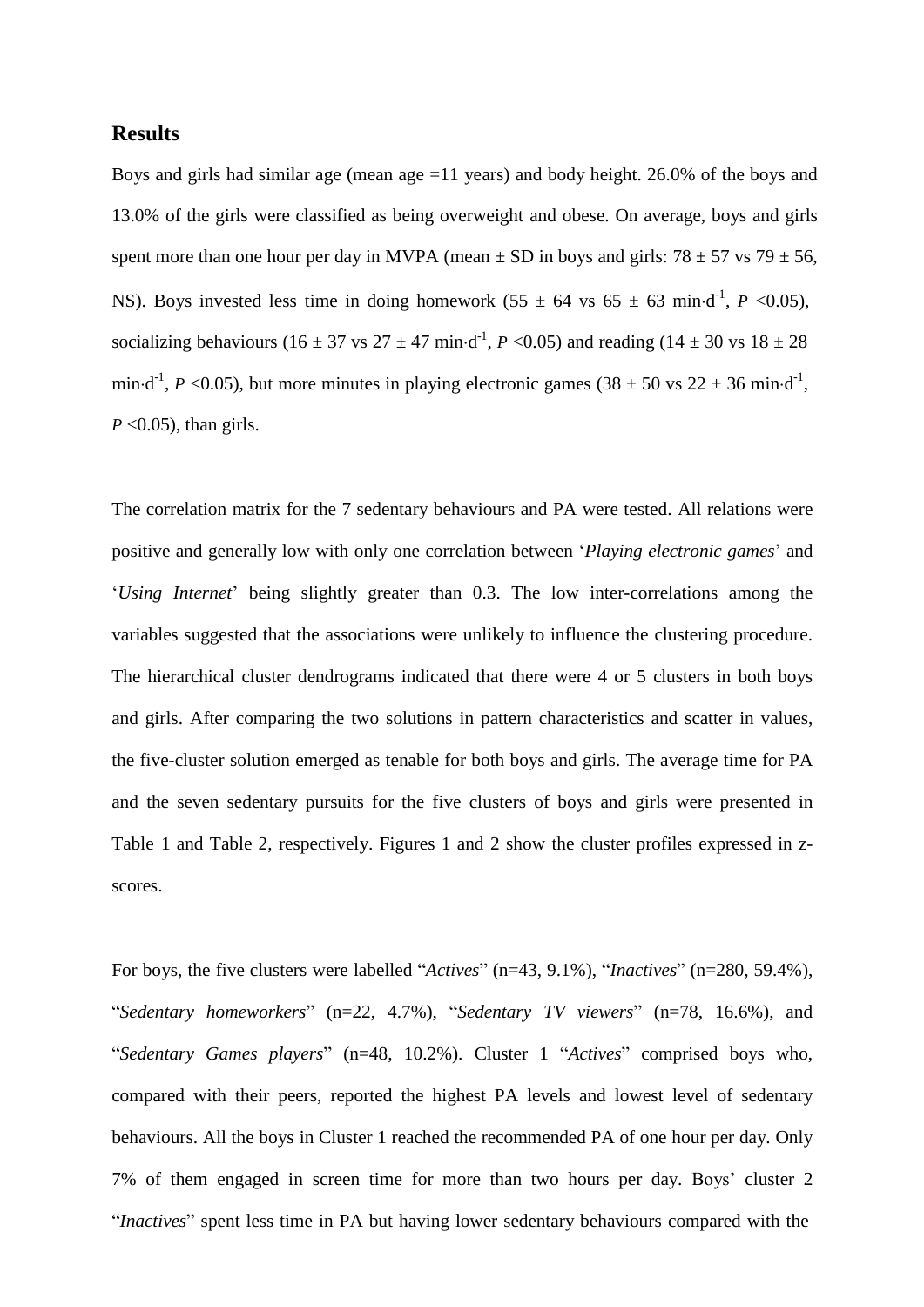three sedentary clusters. Approximately half of Cluster 2 boys met the PA recommendation. Cluster 3 "*Sedentary homeworkers*" consisted of boys whose sedentary behaviours were characterized by the highest levels of homework compared with their peers (3.5 hours per day). None of them watched TV for over two hours per day. Cluster 4 "*Sedentary TV viewers*" comprised boys whose sedentary time was dominated by high levels of TV viewing. Over 60% of Cluster 3 boys reported participation in sufficient PA. Boys' Cluster 5 "*Sedentary Games* players" exhibited the highest level of playing electronic games (126 min·d<sup>-1</sup>) compared with their peers. Over 90% of boys in Cluster 4 and Cluster 5 engaged in excessive time spent in screen-based behaviours. Boys in Cluster 1 had more highly educated parents than those in Cluster 5. A majority of boys in Cluster 1 were currently engaged in school sport teams.

The clustering for girls shared both common and unique characteristics with the boys' profiles. Girls' Cluster 1 "*Actives*" was characterized as having the highest level of PA and a lower level of sedentary behaviours compared with the other clusters. All the Cluster 1 girls reached the recommended PA and one fifth of them spent more than two hours per day in screen time. Cluster 2 "*Uninvolved inactives*" comprised girls who had lower PA compared with the "*Actives*" cluster and the other two sedentary clusters (3 and 4), and the lowest sedentary behaviours compared with the other clusters. Only 1% of the girls in this cluster engaged in excessive screen time. About 11% of the girls were labelled Cluster 3 "*Sedentary homeworker*", which was characterized by the highest levels of doing homework. A majority (70.4%) of the girls met the PA recommendation; however, two thirds of them spent at least two hours per day in screen time. Girls' Cluster 4, labelled "*Sedentary TV viewers*," comprised girls whose leisure time was dominated by high levels of TV viewing. Half of them reported participation in the recommended PA level and all of them were excessive screen time consumers. Girls' Cluster 5, labelled "*Sedentary socializers*," comprised girls who reported the highest level of socializing behaviours compared with their peers.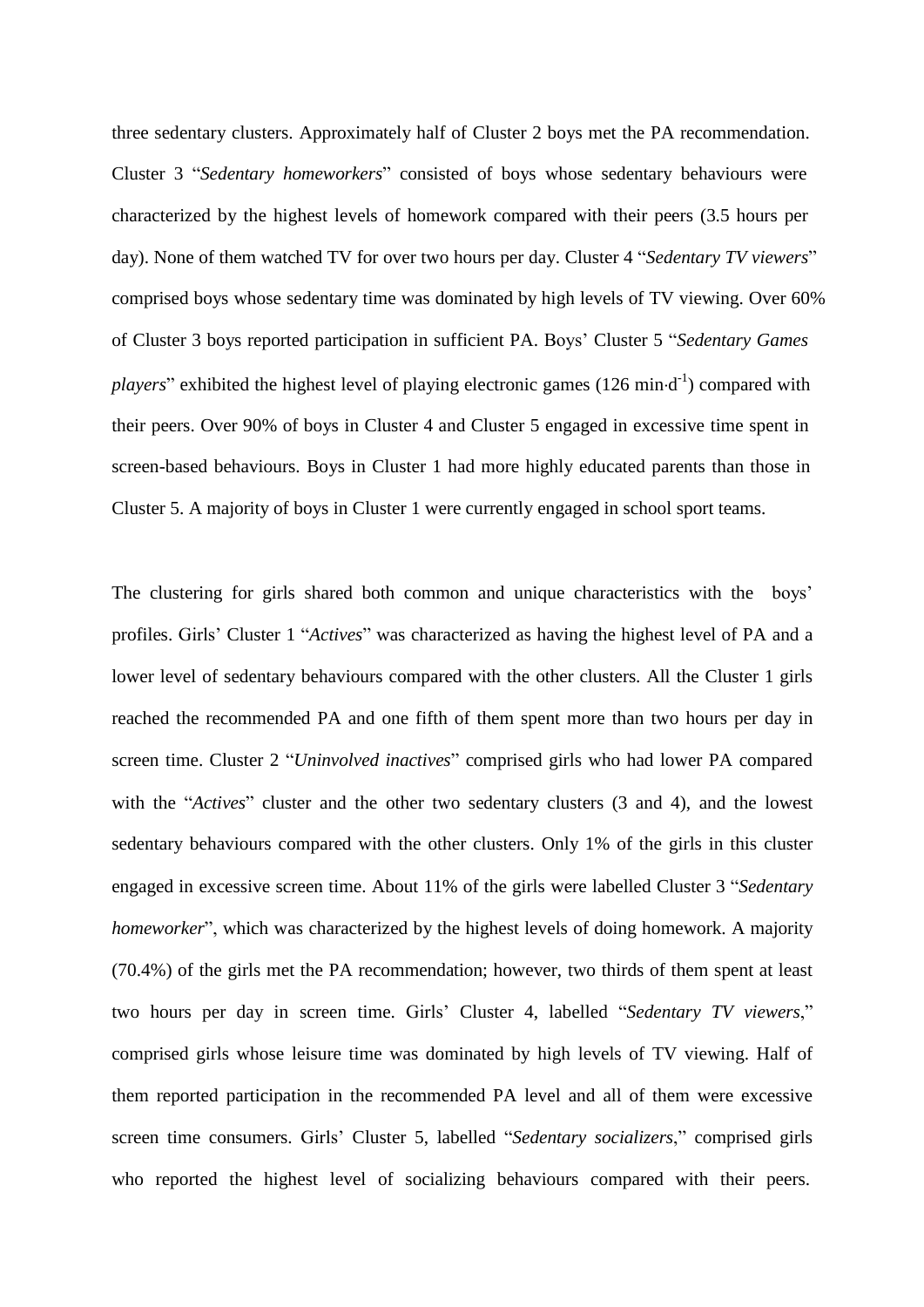Approximately half of them met the recommended PA of one hour per day and over 70% of them engaged in screen time for over two hours per day.

Among boys, parental education level was the only factor associated with cluster membership. The "*Secondary Games players*" cluster comprised parents with lower education level compared with the "*Actives*" cluster. Among girls, none of the sociodemographic variables was associated with cluster membership.

# **Discussion**

### **Main findings of this study**

This study identified five gender-specific clusters for Chinese children. The clusters were named based on the highest cluster-specific time use variable or using qualitative labels to describe the cluster-specific pattern.<sup>14</sup> Consistent with the previous studies conducted in Caucasian children and adolescents, low inter-correlations were found among a variety of sedentary pursuits, which demonstrated that sedentariness in the youth is multidimensional and could not be accurately represented by singular behaviour.<sup>23,24</sup> The findings suggested that there is a potential need to design interventions strategies tailored to specific behavioural clusters.

#### **What is already known on this topic?**

Previous research has shown that health-related behaviours (e.g. PA and sedentary behaviour) do not occur in isolation. Children failing to achieve one behavioural recommendation were less likely to meet the other one.<sup>25</sup> Clustering of children who share similar time use profiles seems to differ across gender and country.<sup>14</sup> Despite the discrepancy, a systematic review examining the time use clusters among adolescents identified a most common cluster profile in the published studies, i.e. "technoactive", which was characterized by the co-occurrence of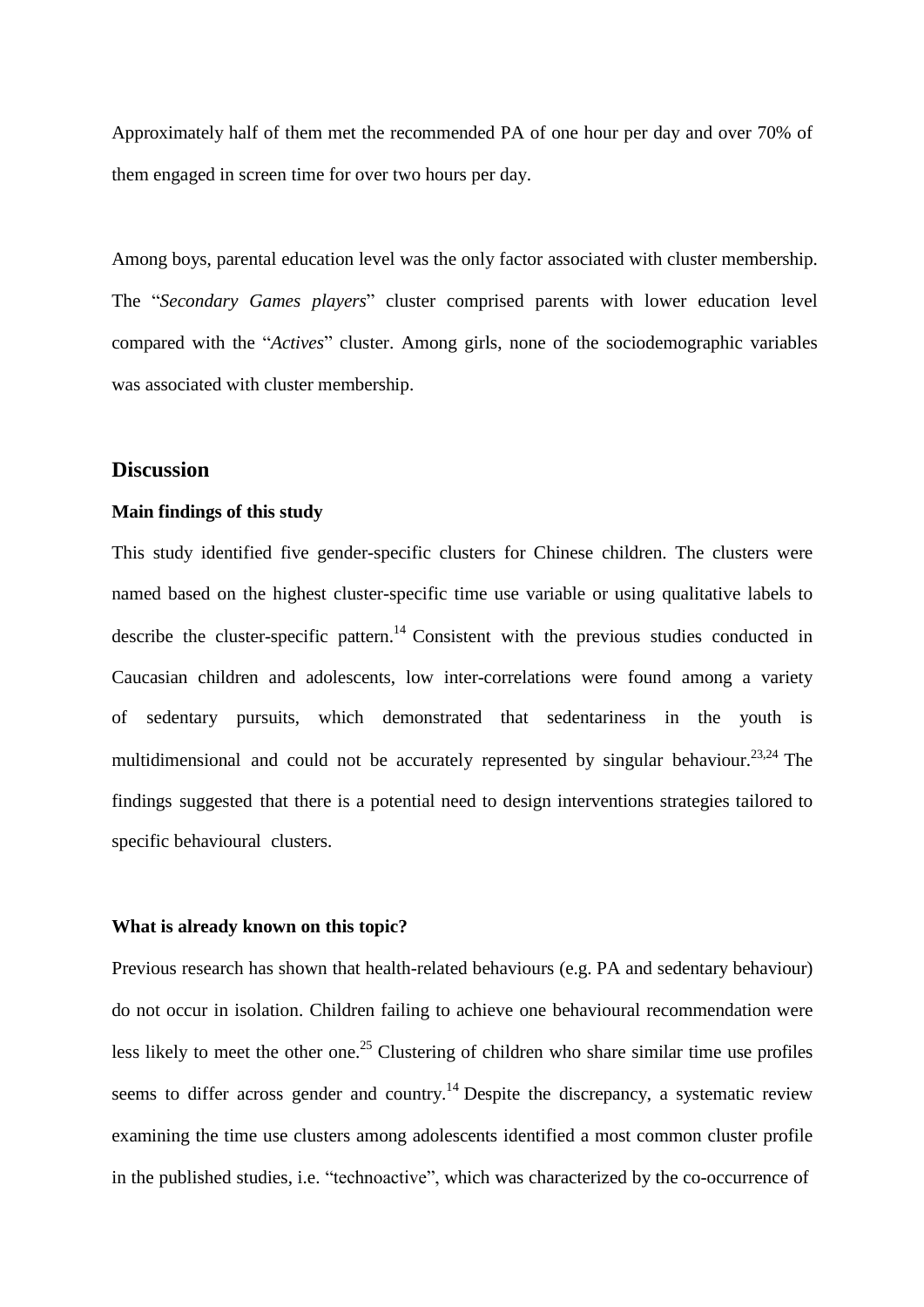high levels of both PA and screen time.<sup>14</sup> There have been no consistent correlates of time use clusters reported in the literature except for gender.<sup>14</sup> A more recent review looking at broader health risk behaviours among children and adolescents, however, indicated that a higher level of parental education was associated with higher PA participation and lower engagement in TV or screen time.<sup>13</sup> With regard to Chinese children, a national survey has found that they had different leisure time behaviours compared with their counterparts in western countries, as their after-school time was mostly occupied by study-related activities.<sup>16</sup>

## **What this study adds?**

The clustering profiles identified in this study shared some common patterns with those found in Caucasian children and adolescents but also identified some unique ones. The typical "technoactive cluster," which has been widely reported in boys in western countries<sup>7</sup> and the other Asian regions,  $26$  did not emerge in this study. For Chinese boys, two distinct clusters (boys' clusters 4 and 5) were identified as having high screen time; one was characterized by excessive engagement in TV viewing and the other by high amount of time spent playing electronic-games. Their PA levels were not different from those in Cluster 2 "Uninvolved inactives" and Cluster 3 "Sedentary homeworkers," but were lower than for boys in Cluster 1. Due to the high amount of screen time, these two clusters could be considered at an increased risk in terms of cardiometabolic health.<sup>27</sup> The findings support the notion that no systematic negative association exists between health enhancing PA and sedentary time

Another pertinent finding of this study is that academic activity is one of the key components of sedentary behaviours for Chinese children, particularly for Chinese girls. In the current study, over 40% of the children spent more than one hour per day doing homework in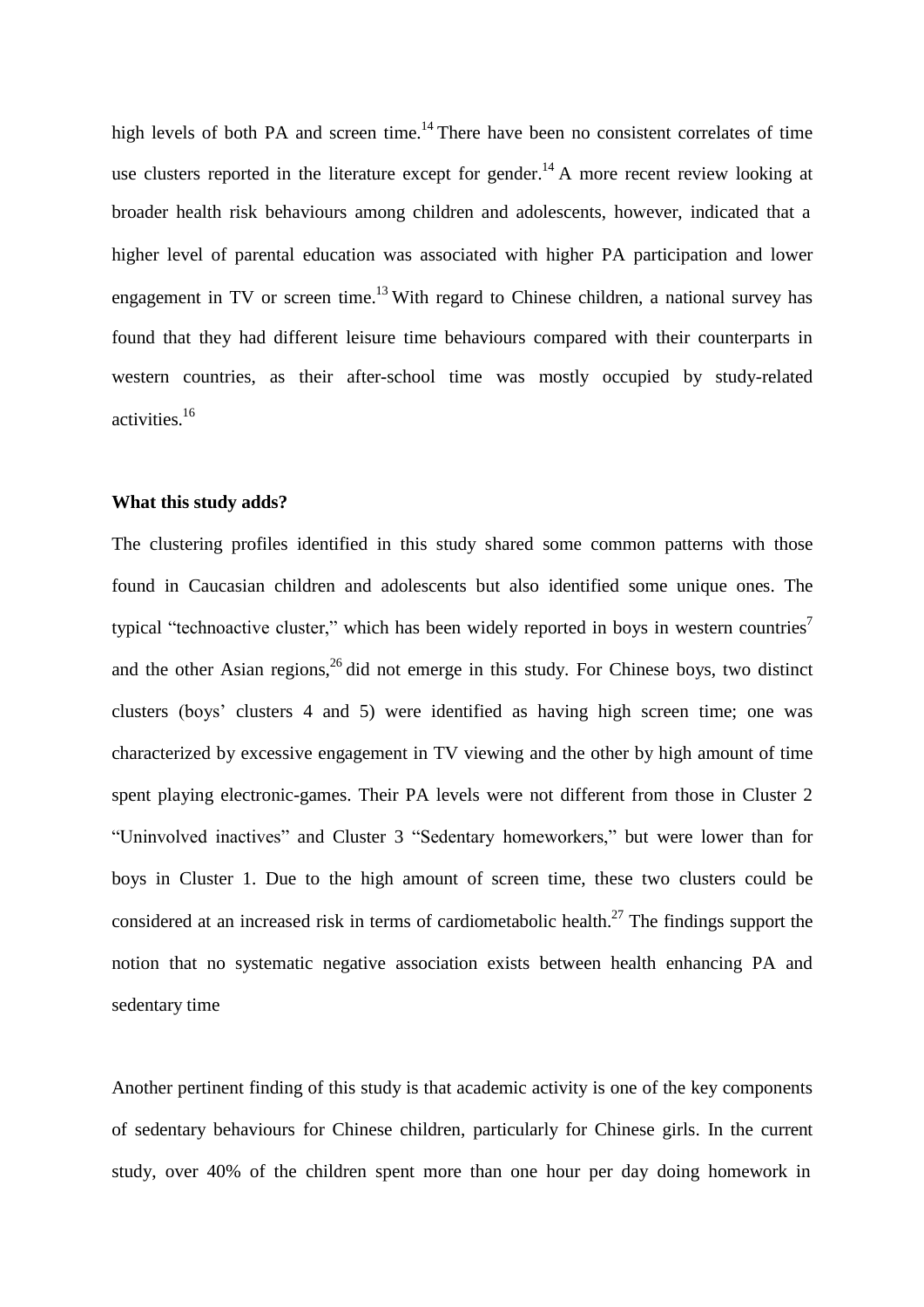non-school time, which was higher than that reported in the U.K., $^{21}$  but lower than that in Singapore.<sup>26</sup> However, the study conducted among Singaporean children used a 24-hour recall to measure PA and sedentary behaviour, which might explain the higher study time recorded.<sup>26</sup> Similar to a citywide survey of Hong Kong primary school children,<sup>17</sup> screen-based behaviour is still the most prevalent sedentary behaviour for children. However, only a small proportion of the boys (16.6%) and the girls (8.5%) were identified as TV consumers, and few boys outside this cluster engaged in screen time of an amount exceeding the recommended level.<sup>28</sup> For girls, a high amount of screen time seems to be prevalent in the other two sedentary clusters ("Sedentary homeworkers" and "Sedentary socializers"). Similar patterns have also been reported among UK boys and girls.<sup>21</sup> It seems that girls are more likely than boys to exhibit a co-occurring pattern rather than a singular sedentary behaviour.

The only significant correlate of the behavioural clusters was parental education level for boys. Parental education has been generally regarded as the indicator of SES.<sup>29</sup> Children from lower SES families may get less financial support for healthier behavioural choices.<sup>7,29</sup> Consistent with the literature, a higher level of parental education was associated with higher PA participation, whereas lower parental education may equate with more engagement in TV or screen time for their child.<sup>13</sup> Providing parental education or necessary support for these boys may be of importance in future interventions to reduce their screen time, in particular the time spent playing electronic games for Chinese boys. Qualitative studies may be helpful to further explore the potential reasons mediating the relationship between parental education and the time use clusters.

Interventions to increase PA and reduce sedentary time in children and adolescents have demonstrated small effect size and last for only a short period<sup>30,31</sup> The multifaceted sedentary clusters identified in this study have implications for future interventions among Chinese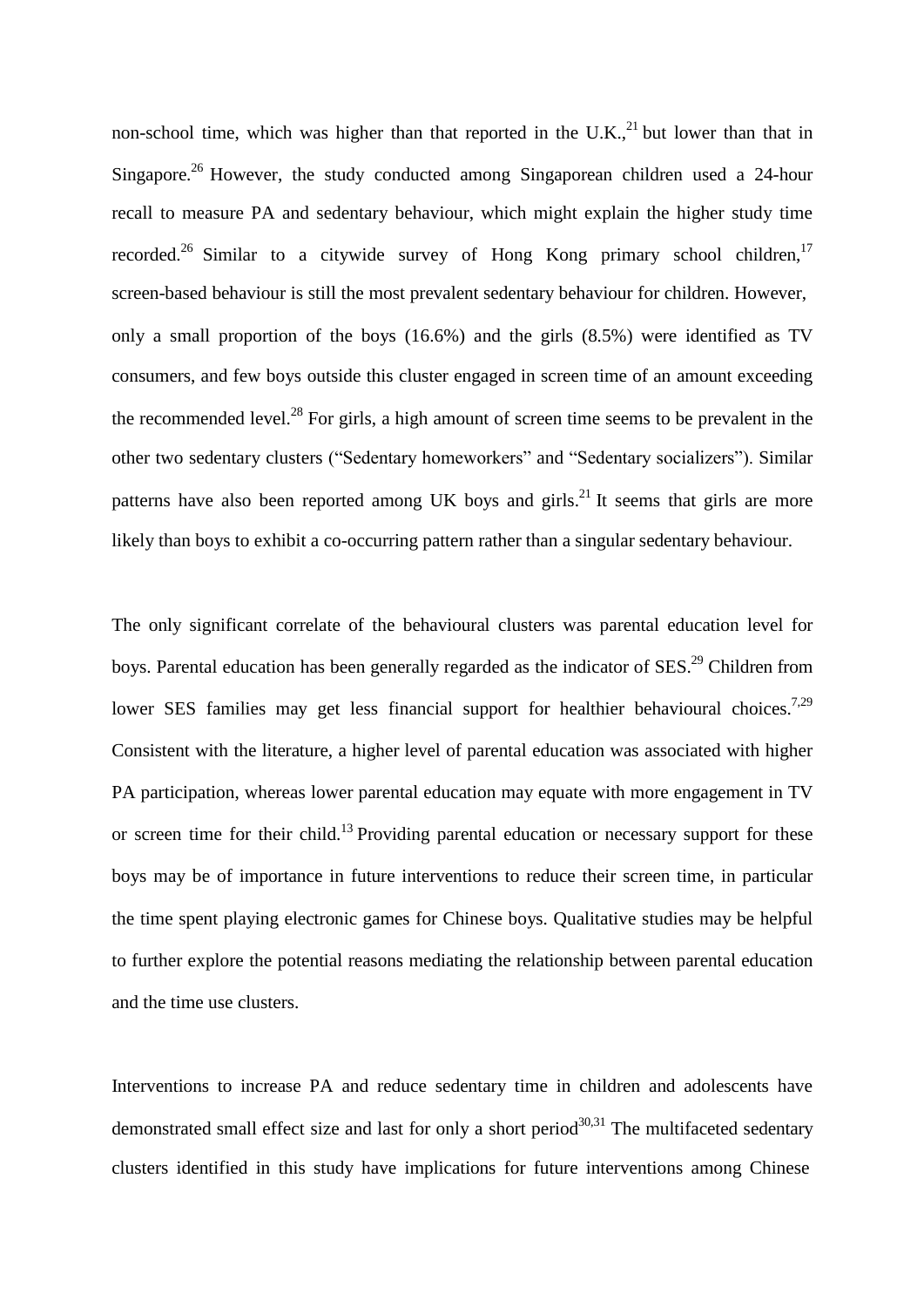children, i.e. profile-specific and gender-specific strategies are warranted. Given the academic pressure in Chinese society, it is difficult and unrealistic to request a reduction in children's study time. More important, the impact of a sedentary lifestyle on cadiometabolic health outcomes may mostly depend on the types of sedentary behaviour.<sup>27</sup> It is screen-based behaviour rather than the other types of sedentary behaviours that have been found to be associated with obesity and with markers of cardiometabolic disease risk.<sup>1</sup> Limiting screen time could be a meaningful way to reduce total sedentary time across the whole sedentary clusters for girls but may not be so for boys. For boys labelled sedentary homeworkers, screen time does not contribute substantially to overall sedentary time. The success of interventions to reduce sedentary time depends on the type of activity replacing it and, thus, may need to target a group of behaviours.<sup>21</sup> Research has shown that re-allocating 30 minutes per day of sedentary time to light-intensity was beneficial for biomarkers of cardiovascular disease risk.<sup>32</sup> For girls in the social cluster type, specific strategies to replace group activities and involve their peers may be promising.

### **Limitations of this study**

Low engagement clusters in both PA and any type of sedentary behaviours were found in this study in particular for the girls. Similar results have also been observed in other studies.<sup>24,33</sup> Both of these studies asked participants to self-report their PA and sedentary behaviours. It may be that the girls in Cluster 2 under-reported their participation in various activities or the activities they were involved were not included in the questionnaire. Using 24-hour recall has been suggested to capture a full range of activities and thus reduce the likelihood of underreporting, but studies not applying this method did not observe any low-engagement clusters either.<sup>14</sup> Although the CLASS-C questionnaire used in this study has been validated in Chinese children in Hong Kong,<sup>19</sup> it is still possible that some activities cannot be captured in this instrument, such as stair climbing, sporadic activities, and the other sedentary pursuits.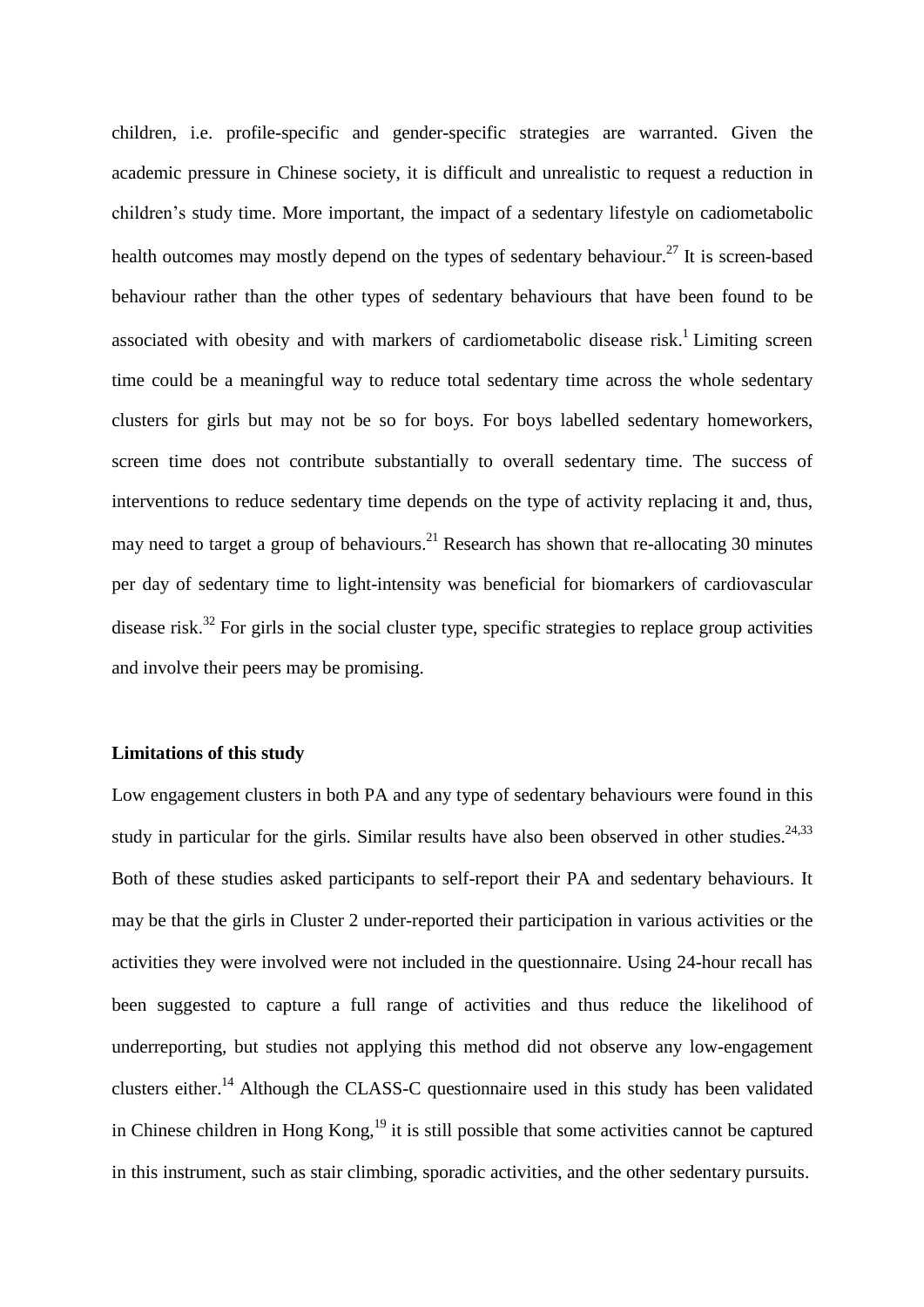Future studies should also include objective measures of PA and sedentary behaviours which may be helpful for better understanding the time use patterns in children.

# **Conclusion**

Chinese children demonstrated a variety of activity profiles. The finding that children's lifestyle behaviour is predominated by one activity suggested that there is a potential need when designing specific interventions to reduce a group of sedentary behaviours to tailor these interventions for specific clusters.

## **Acknowledgement**

The authors thank all the children and their parents who participated in this study. We also thank Dr. David Wilmshurst, from the Chinese University of Hong Kong, for editing the manuscript.

### **References**

- 1. Saunders TJ, Chaput JP, Tremblay MS. Sedentary behaviour as an emerging risk factor for cardiometabolic diseases in children and youth. *Can J Diabetes.* 2014;**38(1)**:53-61.
- 2. Janssen I, Leblanc AG. Systematic review of the health benefits of physical activity and fitness in school-aged children and youth. *Int J Behav Nutr Phys Act.* 2010;**7**:40.
- 3. Tremblay MS, Colley RC, Saunders TJ, Healy GN, Owen N. Physiological and health implications of a sedentary lifestyle. *Appl Physiol Nutr Metab.* 2010;**35(6)**:725-740.
- 4. Sedentary Behaviour Research N. Letter to the editor: standardized use of the terms "sedentary" and "sedentary behaviours". *Appl Physiol Nutr Metab.* 2012;**37(3)**:540- 542.
- 5. Pearson N, Braithwaite RE, Biddle SJ, van Sluijs EM, Atkin AJ. Associations between sedentary behaviour and physical activity in children and adolescents: a meta-analysis. *Obes Rev.* 2014;**15(8)**:666-675.
- 6. Straker L, Smith A, Hands B, Olds T, Abbott R. Screen-based media use clusters are related to other activity behaviours and health indicators in adolescents. *BMC Public Health.* 2013;**13**:1174.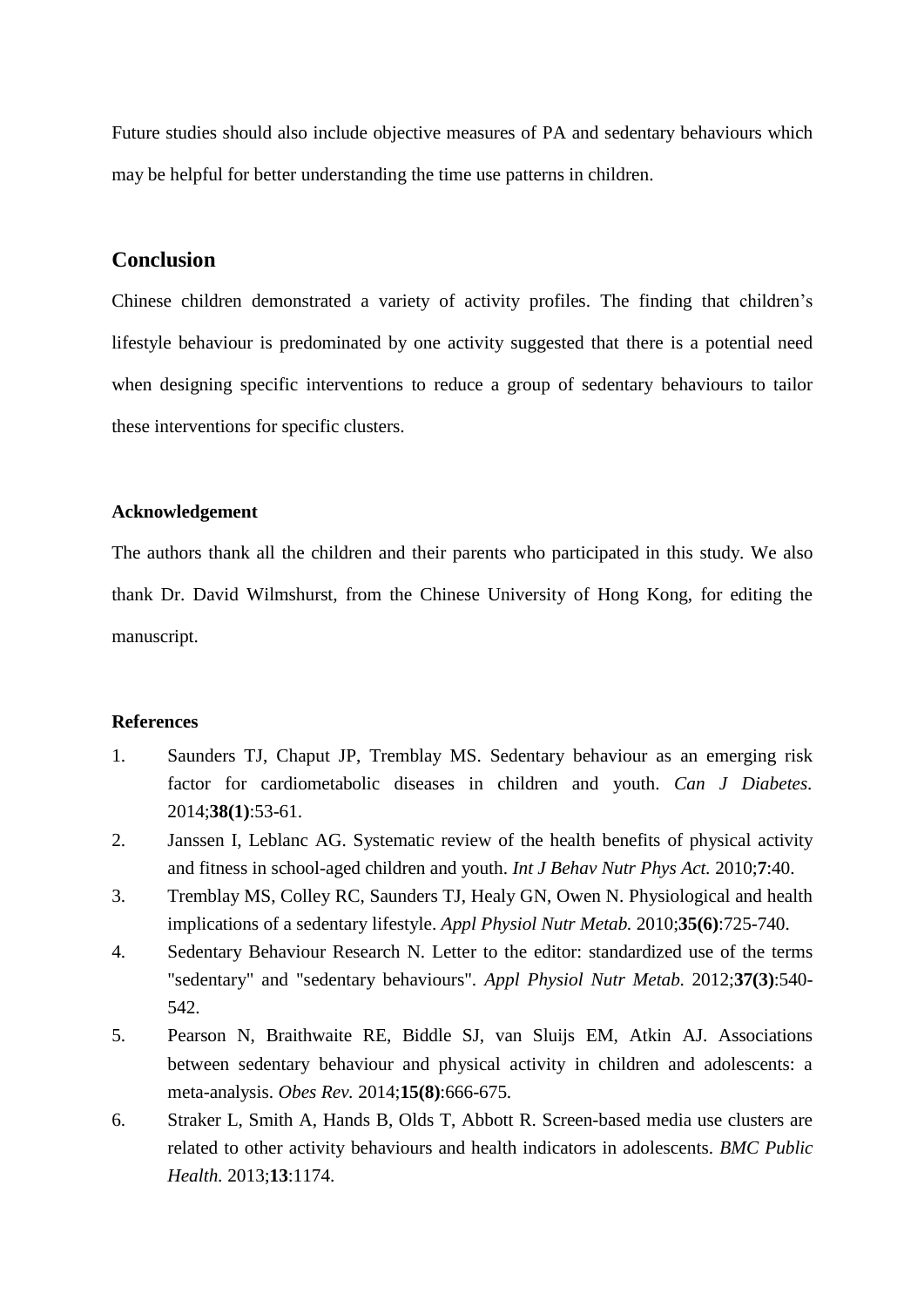- 7. Ferrar K, Olds T, Maher C. More than just physical activity: time use clusters and profiles of Australian youth. *J Sci Med Sport.* 2013;**16(5)**:427-432.
- 8. Tremblay MS, LeBlanc AG, Kho ME*, et al.* Systematic review of sedentary behaviour and health indicators in school-aged children and youth. *Int J Behav Nutr Phys Act.* 2011;**8**:98.
- 9. LeBlanc AG, Spence JC, Carson V*, et al.* Systematic review of sedentary behaviour and health indicators in the early years (aged 0-4 years). *Appl Physiol Nutr Metab.* 2012;**37(4)**:753-772.
- 10. Chaput JP, Saunders TJ, Mathieu ME*, et al.* Combined associations between moderate to vigorous physical activity and sedentary behaviour with cardiometabolic risk factors in children. *Appl Physiol Nutr Metab.* 2013;**38(5)**:477-483.
- 11. Hobbs M, Pearson N, Foster PJ, Biddle SJ. Sedentary behaviour and diet across the lifespan: an updated systematic review. *Br J Sports Med.* 2014.
- 12. Marsh S, Ni Mhurchu C, Jiang Y, Maddison R. Comparative effects of TV watching, recreational computer use, and sedentary video game play on spontaneous energy intake in male children. A randomised crossover trial. *Appetite.* 2014;**77**:13-18.
- 13. Leech RM, McNaughton SA, Timperio A. The clustering of diet, physical activity and sedentary behavior in children and adolescents: a review. *Int J Behav Nutr Phys Act.* 2014;**11**:4.
- 14. Ferrar K, Chang C, Li M, Olds TS. Adolescent time use clusters: a systematic review. *J Adolesc Health.* 2013;**52(3)**:259-270.
- 15. Beets MW, Foley JT. Comparison of 3 different analytic approaches for determining risk-related active and sedentary behavioral patterns in adolescents. *J Phys Act Health.* 2010;**7(3)**:381-392.
- 16. Tudor-Locke C, Ainsworth BE, Adair LS, Du S, Popkin BM. Physical activity and inactivity in Chinese school-aged youth: the China Health and Nutrition Survey. *Int J Obes Relat Metab Disord.* 2003;**27(9)**:1093-1099.
- 17. Lam JW, Sit CH, Cerin E. Physical activity and sedentary behaviours in Hong Kong primary school children: Prevalence and gender differences. *Prev Med.* 2010;**51(1)**:96-97.
- 18. Cole TJ, Bellizzi MC, Flegal KM, Dietz WH. Establishing a standard definition for child overweight and obesity worldwide: international survey. *BMJ.* 2000;**320(7244)**:1240-1243.
- 19. Huang YJ, Wong SH, Salmon J. Reliability and validity of the modified Chinese version of the Children's Leisure Activities Study Survey (CLASS) questionnaire in assessing physical activity among Hong Kong children. *Pedia Exerc Sci.* 2009;**21(3)**:339-353.